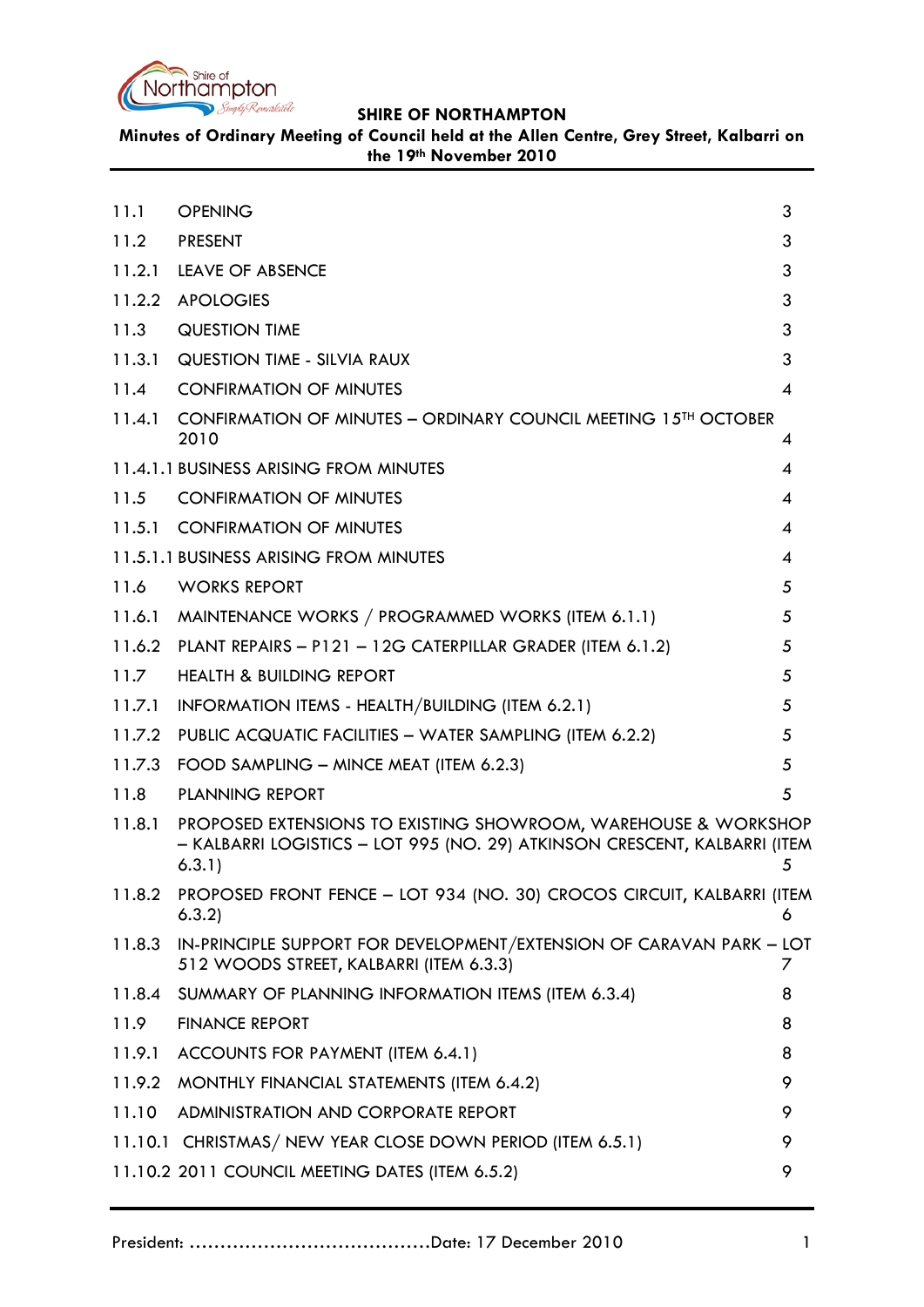

**Minutes of Ordinary Meeting of Council held at the Allen Centre, Grey Street, Kalbarri on the 19th November 2010**

|       | 11.10.3 NORTHAMPTON RSL PROPOSED DISPLAY ROOM & HALL UPGRADE (ITEM 6.5.3)9                                      |    |
|-------|-----------------------------------------------------------------------------------------------------------------|----|
|       | 11.10.4 KALBARRI OVAL RE-GRASSING - COMMENTS RECEIVED FROM KALBARRI SPORT &<br>RECREATION CLUB INC (ITEM 6.5.4) | 9. |
|       | 11.10.5 GREY STREET KALBARRI ROAD RECONSTRUCTION WORKS (ITEM 6.5.5)                                             | 10 |
|       | 11.10.6 KALBARRI DOCTORS RESIDENCE (ITEM 6.5.6)                                                                 | 10 |
|       | 11.10.7 ROYALTIES FOR REGIONS FUNDING - COUNTRY LOCAL GOVERNMENT FUND<br>REGIONAL COMPONENT (ITEM 6.5.7)        | 10 |
|       | 11.10.8 GRANT APPLICATION - OLD RAILWAY STATION RESTORATION (ITEM 6.5.8)                                        | 11 |
|       | 11.10.9 PELICAN FEEDING AREA SHAD SAIL (ITEM 6.5.9)                                                             | 11 |
|       | 11.10.10 CAPITAL WORKS PROGRAM - ROYALTIES FOR REGIONS (ITEM 6.5.10)                                            | 12 |
| 11.11 | <b>PRESIDENTS REPORT</b>                                                                                        | 12 |
|       | 11.12 DEPUTY PRESIDENTS REPORT                                                                                  | 13 |
|       | 11.13 COUNCILLORS REPORT                                                                                        | 12 |
|       | 11.13.1 CR P GLIDDON                                                                                            | 12 |
|       | 11.13.2 CR J BOOTH                                                                                              | 13 |
|       | 11.14 INFORMATION BULLETIN                                                                                      | 13 |
|       | 11.15 NEW ITEMS OF BUSINESS                                                                                     | 13 |
|       | 11.15.1 ROYALTIES FOR REGIONS - CANE TOAD ERADICATION                                                           | 13 |
| 11.16 | NEXT MEETING OF COUNCIL                                                                                         | 13 |
|       | 11.17 CLOSURE                                                                                                   | 14 |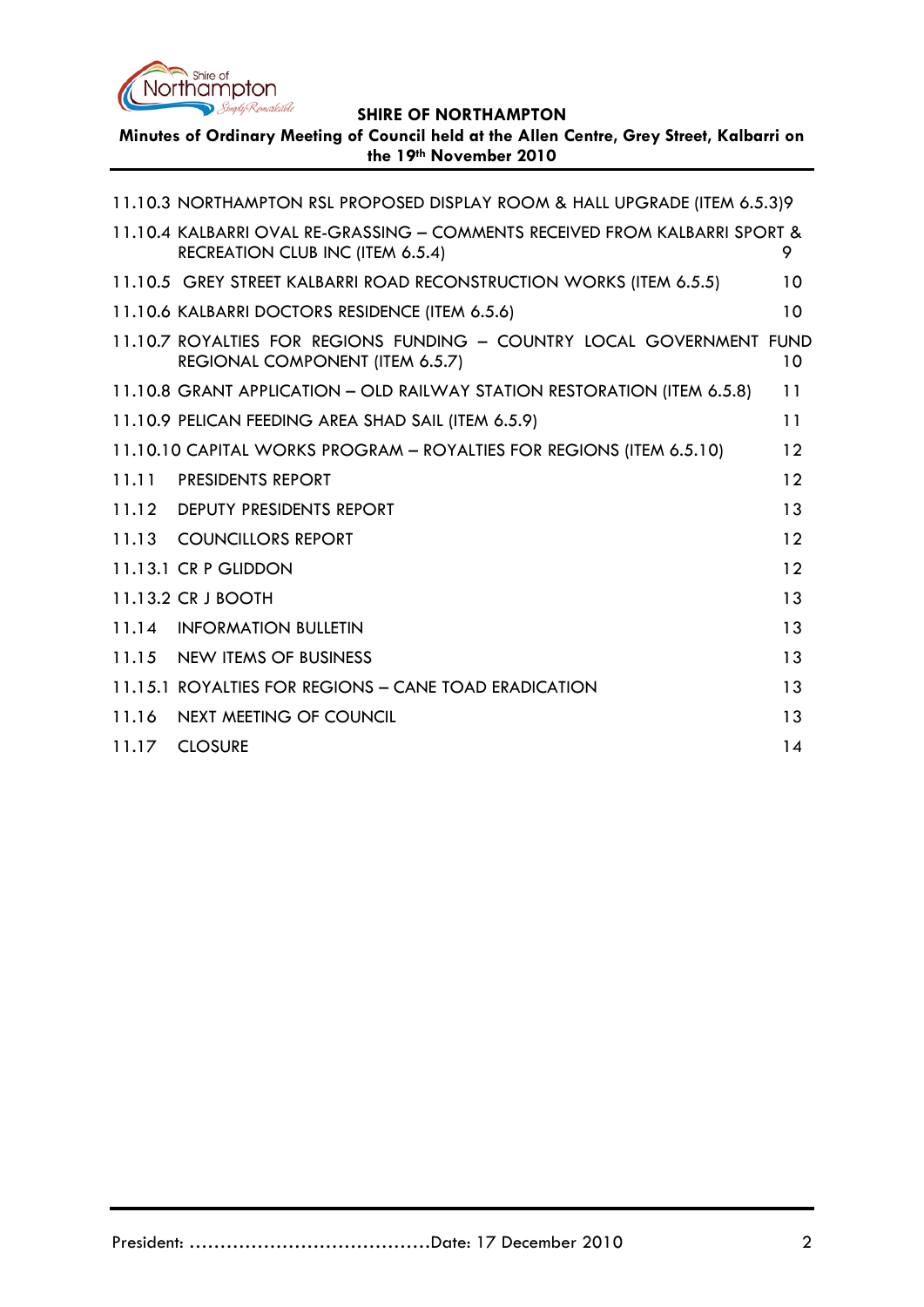

**Minutes of Ordinary Meeting of Council held at the Allen Centre, Grey Street, Kalbarri on the 19th November 2010**

## **11.1 OPENING**

The President thanked all members present for their attendance, welcomed all Councillors and declared the meeting open at 1.00pm.

# <span id="page-2-0"></span>**11.2 PRESENT**

| Cr G Wilson                | President                               | Northampton Ward |  |
|----------------------------|-----------------------------------------|------------------|--|
| <b>Cr L Parker</b>         | Deputy President                        | Kalbarri Ward    |  |
| $CrO$ Simkin               |                                         | Northampton Ward |  |
| Cr T Carson                |                                         | Northampton Ward |  |
| Cr S Stock-Standen         |                                         | Northampton Ward |  |
| Cr S Penn                  |                                         | Kalbarri Ward    |  |
| Cr J Booth                 |                                         | Kalbarri Ward    |  |
| Cr P Gliddon               |                                         | Kalbarri Ward    |  |
| Mr Garry Keeffe            | <b>Chief Executive Officer</b>          |                  |  |
| Mr Jamie Criddle           | Deputy Chief Executive Officer          |                  |  |
| Mr Neil Broadhurst         | Manager of Works and Technical Services |                  |  |
| <b>Mrs Hayley Williams</b> | <b>Principal Planner</b>                |                  |  |

#### <span id="page-2-1"></span>**11.2.1 LEAVE OF ABSENCE**

Nil.

#### <span id="page-2-2"></span>**11.2.2 APOLOGIES**

Cr G Leggett Northampton Ward Cr B Cripps Northampton Ward

#### <span id="page-2-3"></span>**11.3 QUESTION TIME**

There were members of the public present with the following questions put to Council.

| $\vert$ 11.3.1<br>SILVIA RAUX 1.01PM - 1.06PM |
|-----------------------------------------------|
|-----------------------------------------------|

Q1. In continuation from a letter that was sent to management and Councillors this week, it was advised that the wider community was concerned with the current doctor situation in particular the inconsistency of opening hours, turnover of practitioners, the effect on the local pharmacy and the \$10 gap cost to pensioners.

In answer to the question the Chief Executive Officer responded that he had only just received the correspondence and that it would be responded to after the meeting. It was also advised that as the doctor's surgery practice is a privately owned business with that business leasing the premises from Council, the Council has no power in the lease to be involved in the provision of doctors or operating activities of the practice.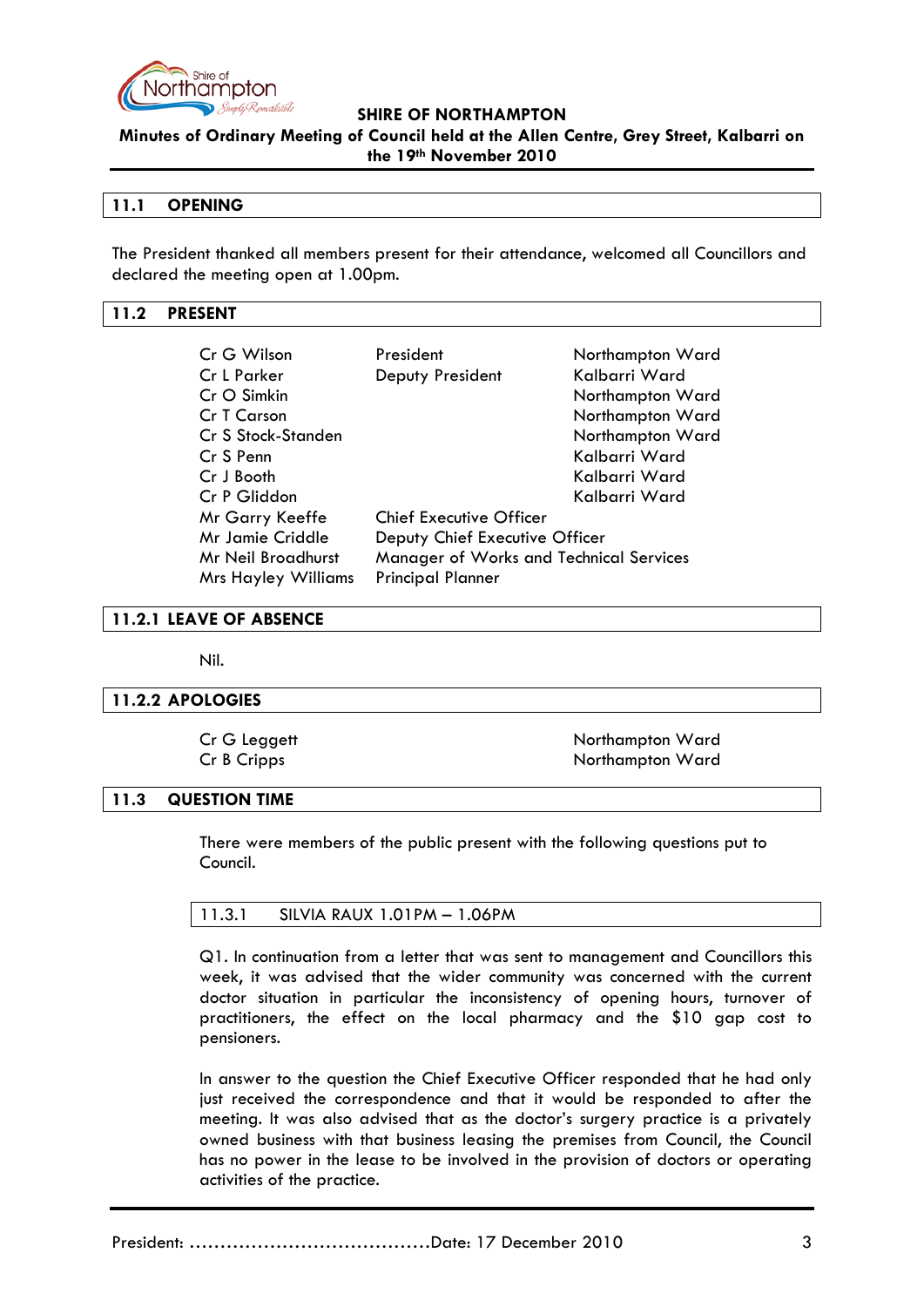

**Minutes of Ordinary Meeting of Council held at the Allen Centre, Grey Street, Kalbarri on the 19th November 2010**

> Council has however been in constant communication with the proprietors of the practice (Midwest Aero Medical Services) to try and improve the issues that have been stated above.

### <span id="page-3-1"></span><span id="page-3-0"></span>**11.4 CONFIRMATION OF MINUTES**

11.4.1 CONFIRMATION OF MINUTES - ORDINARY COUNCIL MEETING 15<sup>th</sup> OCTOBER 2010.

Moved Cr SIMKIN, seconded Cr CARSON

That the minutes of the Ordinary Meeting of Council held on the  $15<sup>th</sup>$  October 2010 be confirmed as a true and correct record with the following amendment:

"Minute 10.10.6; insert "CR SIMKIN" as a seconder of the motion.

CARRIED 8/0

11.4.1.1 BUSINESS ARISING FROM MINUTES

<span id="page-3-2"></span>Cr Stock-Standen declared and interest in item 6.3.1 the proprietor is her father-in-law and left the meeting at 1.10pm.

Moved Cr PARKER, seconded Cr SIMKIN

That Cr STOCK-STANDEN be invited back into the meeting for the update.

CARRIED 7/0

10.8.1 INFORMATION ITEM – LEGAL ADVICE – NORTHAMPTON ROAD TRANSPORT, LOT 5 (NO. 22) & LOT 12 (NO. 18) GWALLA STREET, NORTHAMPTON (ITEM 6.3.1)

The Principal Planner, Mrs Hayley Williams provided and update on the issue and advised that official advice would be received in the next few days.

#### **11.5 CONFIRMATION OF MINUTES**

Nil.

11.5.1.1 BUSINESS ARISING FROM MINUTES

Nil.

**11.6 WORKS REPORT**

President: …………………………………Date: 17 December 2010 4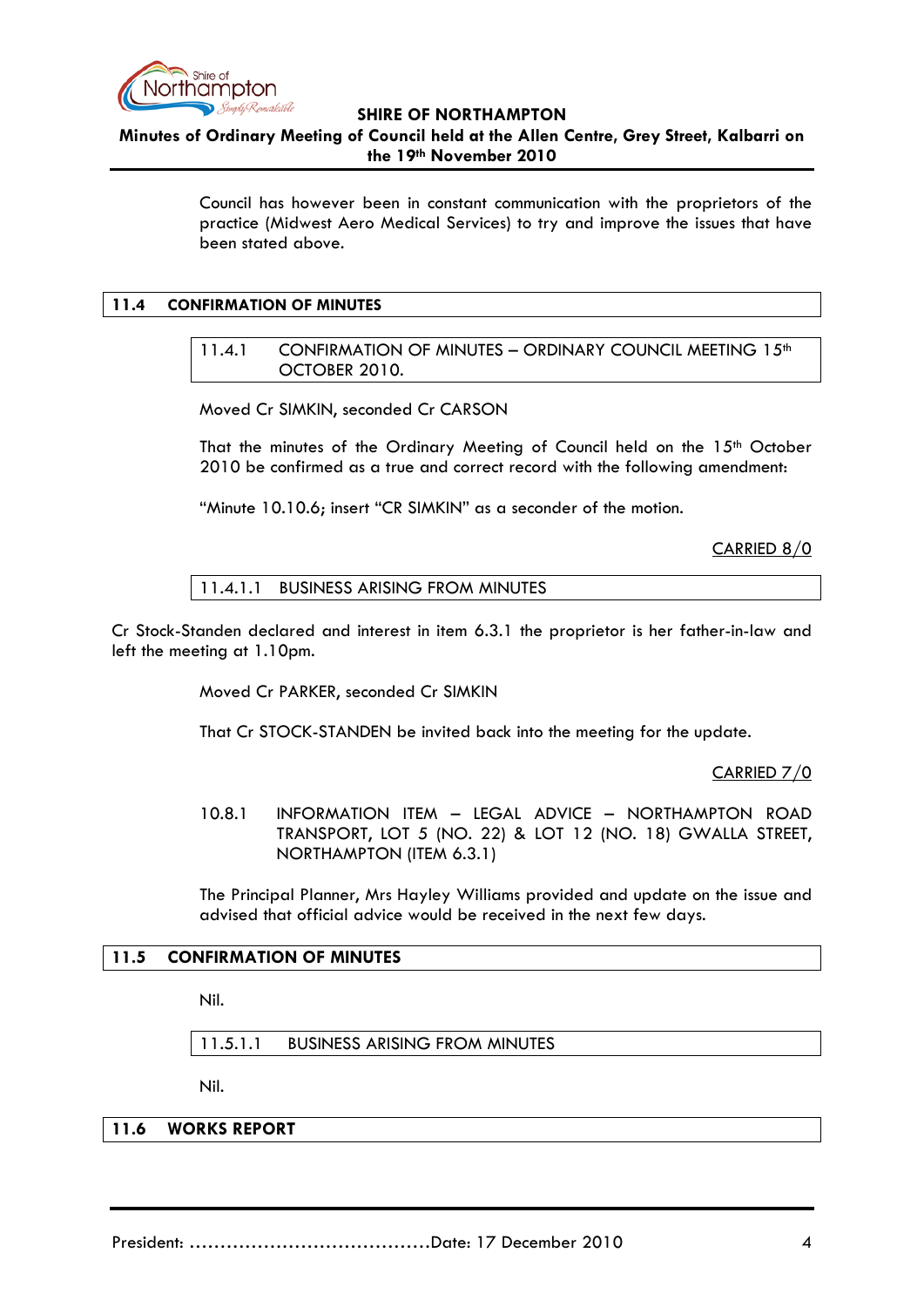

# **Minutes of Ordinary Meeting of Council held at the Allen Centre, Grey Street, Kalbarri on the 19th November 2010**

11.6.1 MAINTENANCE WORKS/PROGRAMMED WORKS (ITEM 6.1.1)

Noted.

11.6.2 PLANT REPAIRS – P121 – 12G CATERPILLAR GRADER (ITEM 6.1.2)

Moved Cr BOOTH, seconded Cr CARSON

That Council approves works as listed to plant item P121 with works to be carried out over Councils Christmas stand down period.

CARRIED 8/0

Mr Neil Broadhurst, Manager of Works and Technical Services left the meeting at 1.24pm.

# **11.7 HEALTH & BUILDING REPORT**

11.7.1 INFORMATION ITEMS – HEALTH AND BUILDING (ITEM 6.2.1)

Noted.

11.7.2 PUBLIC ACQUATIC FACILITIES – WATER SAMPLING (ITEM 6.2.2)

Noted.

11.7.3 FOOD SAMPLING – MINCE MEAT (ITEM 6.2.3)

Noted.

# **11.8 TOWN PLANNING REPORT**

11.8.1 PROPOSED EXTENSIONS TO EXISTING SHOWROOM, WAREHOUSE & WORKSHOP – KALBARRI LOGISTICS – LOT 995 (NO. 29) ATKINSON CRESCENT, KALBARRI (ITEM 6.3.1)

Moved Cr BOOTH, seconded Cr GLIDDON

That Council grant Planning Approval for extensions to the existing showroom/shop, warehouse and workshop on Lot 995 (No. 29) Atkinson Crescent, Kalbarri subject to the following conditions:

1. Development shall be in accordance with the attached approved plan(s) dated 19 November, 2010 and subject to any modifications required as a consequence of any condition(s) of this approval. The endorsed plans shall not be modified or altered without the prior written approval of the local government;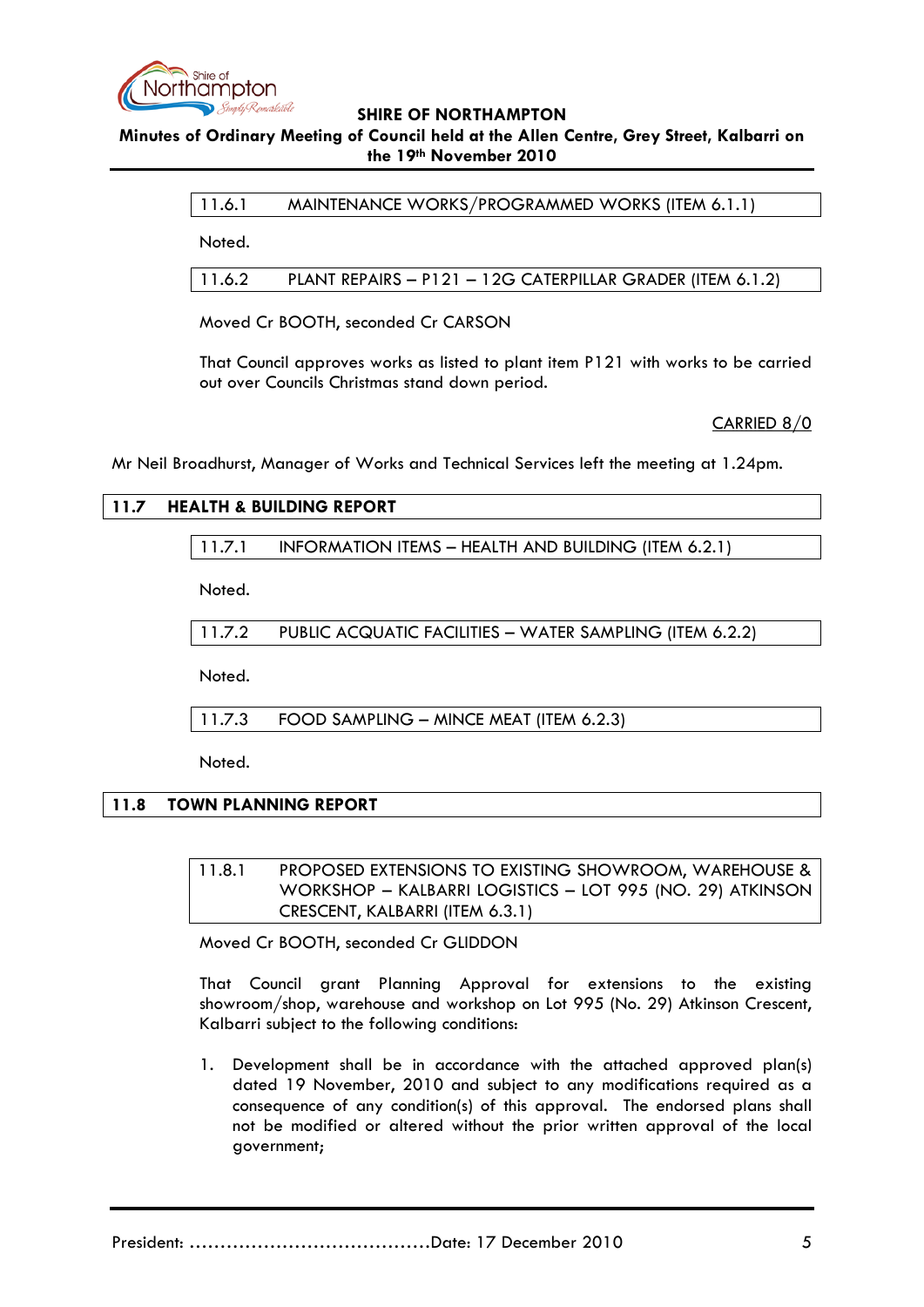

**Minutes of Ordinary Meeting of Council held at the Allen Centre, Grey Street, Kalbarri on the 19th November 2010**

- 2. This approval shall lapse if the development is not substantially commenced within two years of the date of this approval;
- 3. Any additions to or change of use of any part of the building or land (not the subject of this consent/approval) requires further application and planning approval for that use/addition;
- 4. A building licence shall be issued by the local government prior to the commencement of any work on the site;
- 5. Compliance is required with the Building Code of Australia;
- 6. All stormwater is to be disposed of on-site to the specifications and approval of the local government;
- 7. No vehicle parts, equipment, machinery, tools of trade goods or materials connected with the process being stored (either temporarily or permanently) on any part of the lot other than within the building(s) or its service yard(s);
- 8. Access and car parking areas to be sealed, line marked, drained and thereafter maintained to the approval of the local government;
- 9. The development is to be located entirely within property boundary and should the exact boundary position be unable to be verified it is recommended that the services of a licensed surveyor be employed; and
- 10. In the case of a parapet wall on the property boundary, the finish of the parapet wall on the neighbour's side is to be of an equivalent standard to the rest of the development, and in the case of a rendered parapet wall, the owner is to give the neighbouring owner three weeks' written notice allowing the neighbouring owner an opportunity to nominate a paint colour to be applied on the neighbour's side. If the neighbouring owner desires and authorises the developing owner or developing owner's painter to come onto the neighbouring property to paint the parapet wall, then the owner is responsible to ensure that this occurs, and unless, on the application of the developing owner, the local government rules that the neighbouring owner's choice of paint is unreasonable or inappropriate, the developing owner is responsible to ensure that the choice of paint is applied. This condition is subject to contrary private contractual arrangements between the developing owner and the neighbouring owner

CARRIED 8/0

11.8.2 PROPOSED FRONT FENCE – LOT 934 (NO. 30) CROCOS CIRCUIT, KALBARRI (ITEM 6.3.2)

Moved Cr PARKER, seconded Cr SIMKIN

That Council: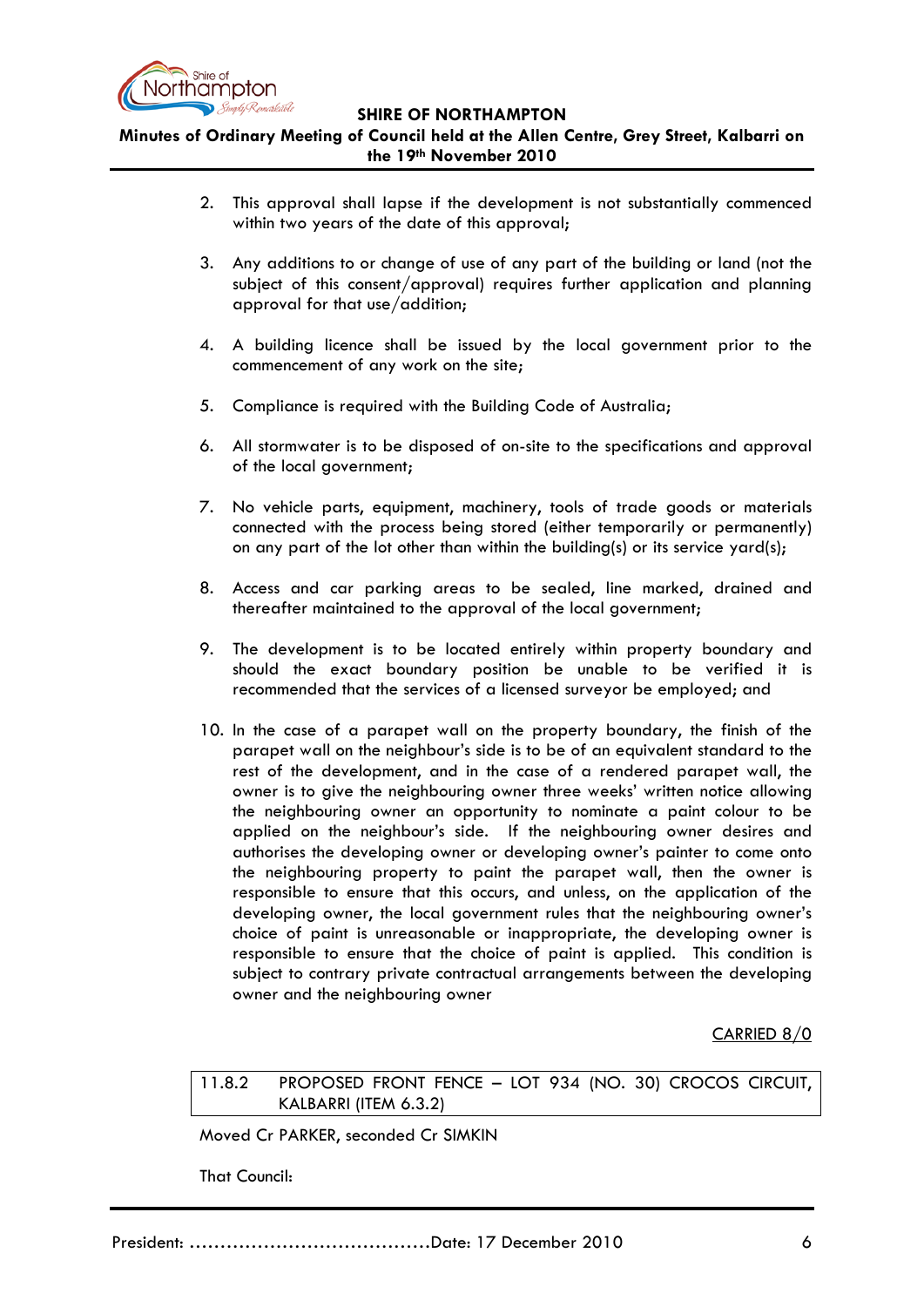

**Minutes of Ordinary Meeting of Council held at the Allen Centre, Grey Street, Kalbarri on the 19th November 2010**

- 1. Refuse to grant planning approval for a 1.65m high solid front fence, constructed of zincalume, on Lot 934 (No. 30) Crocos Circuit, Kalbarri for the following reasons:
	- a) The application is not considered to meet the Performance Criteria of Clause 6.2.5 – Street Walls and Fences of the *Residential Design Codes (2008)* as:
		- i) Crocos Circuit is not classified primary, district distributor or integrator arterial road;
		- ii) There is no substantiated reason to provide screening via a 1.65m high solid front fence to the front setback; and
		- iii) There is no need to provide privacy to the front setback as the area is not an outdoor living area and it is not north facing.
	- b) The application is not in accordance with Council's *Local Planning Policy "Street Walls & Fences in Kalbarri Residential Areas"*, which specifically states that for this residential area of Kalbarri front fences constructed to a height of 1.8m will need to meet the criteria outlined in Clause  $4.1.3$  (a) – (d).
	- c) Approval of the application would likely create an undesirable precedent for the establishment of front fences of a similar height and nature to the detriment of the streetscape and amenity of the residential area.
- 2. Require the fence to be removed or modified (in accordance with Council's Local Planning Policy "Street Walls & Fences in Kalbarri Residential Areas" within 60 days from the date of determination.

# Advice Note

**i)** If an applicant is aggrieved by this determination there is a right (pursuant to the *Planning and Development Act 2005*) to have the decision reviewed by the State Administrative Tribunal. Such application must be made within 28 days from the date of this notice

CARRIED 8/0

11.8.3 IN-PRINCIPLE SUPPORT FOR DEVELOPMENT/EXTENSION OF CARAVAN PARK – LOT 512 WOODS STREET, KALBARRI (ITEM 6.3.3)

Moved Cr BOOTH, seconded Cr STOCK-STANDEN

That Council grant in-principle support to develop Lot 512 Woods Street, Kalbarri for a "Caravan Park" and advise the applicant that: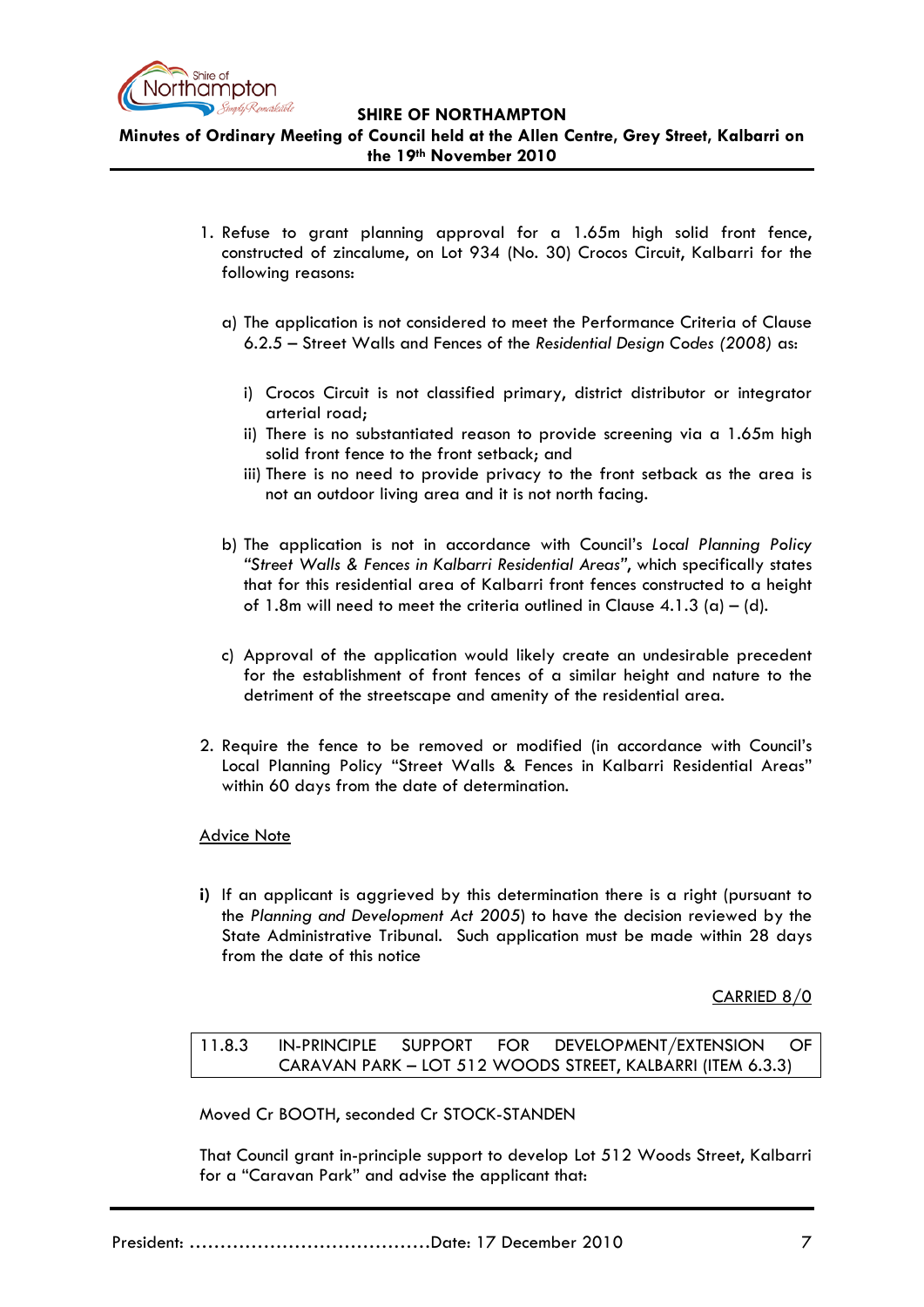

# **Minutes of Ordinary Meeting of Council held at the Allen Centre, Grey Street, Kalbarri on the 19th November 2010**

- 1. The following should be considered by the applicant prior to the submission of an application for planning approval:
	- Use & Development Provisions contained within the *Kalbarri Townsite Strategy 2010* for Precinct TC5a; and
	- Use & Development Provisions contained within *Town Planning Scheme No. 9 – Kalbarri*.
- 2. This response does not constitute consent, permission, approval or other authorisation for the development;
- 3. This response is not subject to a right of appeal under the *Planning and Development Act 2005*; and
- 4. This response shall not in any way bind the local government or fetter its discretion when dealing substantively with an Application for Planning Approval concerning the same development.

CARRIED 8/0

11.8.4 SUMMARY OF PLANNING INFORMATION ITEMS (ITEM 6.3.4)

Noted.

Mrs Hayley Williams, Principal Planner left the meeting at 1.58pm.

### **11.9 FINANCE REPORT**

11.9.1 ACCOUNTS FOR PAYMENT (ITEM 6.4.1)

Moved Cr GLIDDON, seconded Cr PENN

That Municipal Fund Cheques 18562 to 18607 inclusive, totalling \$233,057.43; Municipal EFT payments numbered EFT8171 to EFT8301 inclusive totalling \$519,125.78, GJ03-01 to GJ03-06, GJ04-01 to GJ04-06 totalling 24,797.90 and Trust Fund Cheques 1784 - 1798 totalling \$10,126.62, be passed for payment and the items therein be declared authorised expenditure.

CARRIED BY AN ABSOLUTE MAJORITY 8/0

### 11.9.2 MONTHLY FINANCIAL STATEMENTS (ITEM 6.4.2)

Moved Cr SIMKIN, seconded Cr STOCK-STANDEN

That Council adopts the Monthly Financial Report for the period ending 31 October 2010 and notes any material variances greater than \$5,000

CARRIED 8/0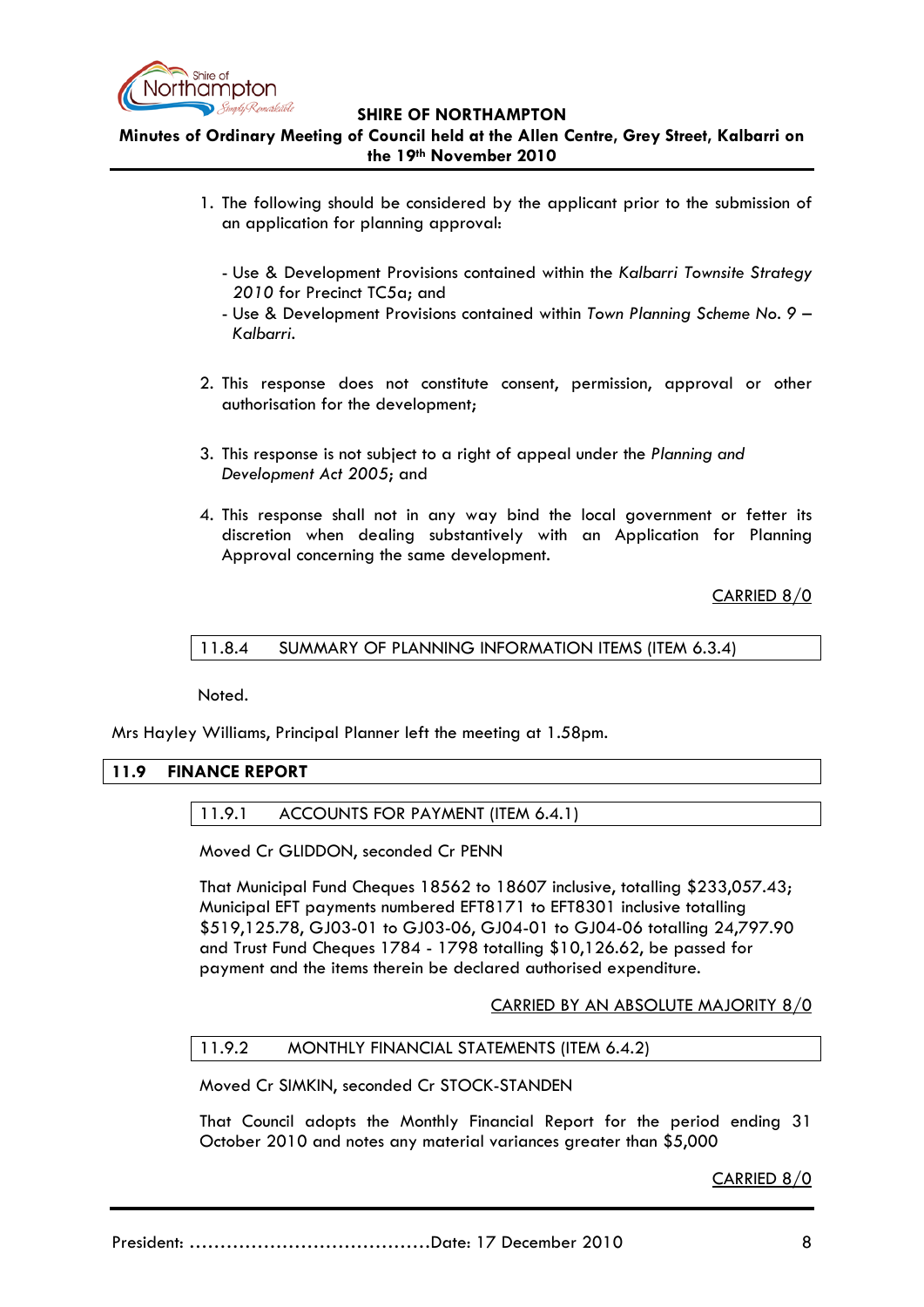

**Minutes of Ordinary Meeting of Council held at the Allen Centre, Grey Street, Kalbarri on the 19th November 2010**

# **11.10 ADMINISTRATION & CORPORATE REPORT**

11.10.1 CHRISTMAS/ NEW YEAR CLOSE DOWN PERIOD (ITEM 6.5.1)

Noted.

11.10.2 2011 COUNCIL MEETING DATES (ITEM 6.5.2)

Moved Cr PARKER, seconded Cr CARSON

1. That Council holds their ordinary meetings on the dates listed below:

| January 21st  | July 15th      |
|---------------|----------------|
| February 18th | August 19th    |
| March 18th    | September 16th |
| April 15th    | October 21st   |
| May 20th      | November 18th  |
| June 17th     | December 16th  |

2. That meetings in January, April, July and October be held in Kalbarri with all other meetings held in Northampton and each meeting is to commence at 1.00pm.

CARRIED 8/0

# 11.10.3 NORTHAMPTON RSL PROPOSED DISPLAY ROOM & HALL UPGRADE (ITEM 6.5.3)

Moved Cr PENN, seconded Cr GLIDDON

That Council

- 1. Provides "in-principle" support to the Northampton RSL sub-branch of the proposed extensions and upgrades to the RSL Hall.
- 2. Contribute financially towards the cost of the toilet revamp, subject to a change in the current design to be approved by Council and subject to the project proceeding.
- 3. When all plans and designs have been completed the Northampton RSL Branch to re-present those plans to Council for final approval.

CARRIED 8/0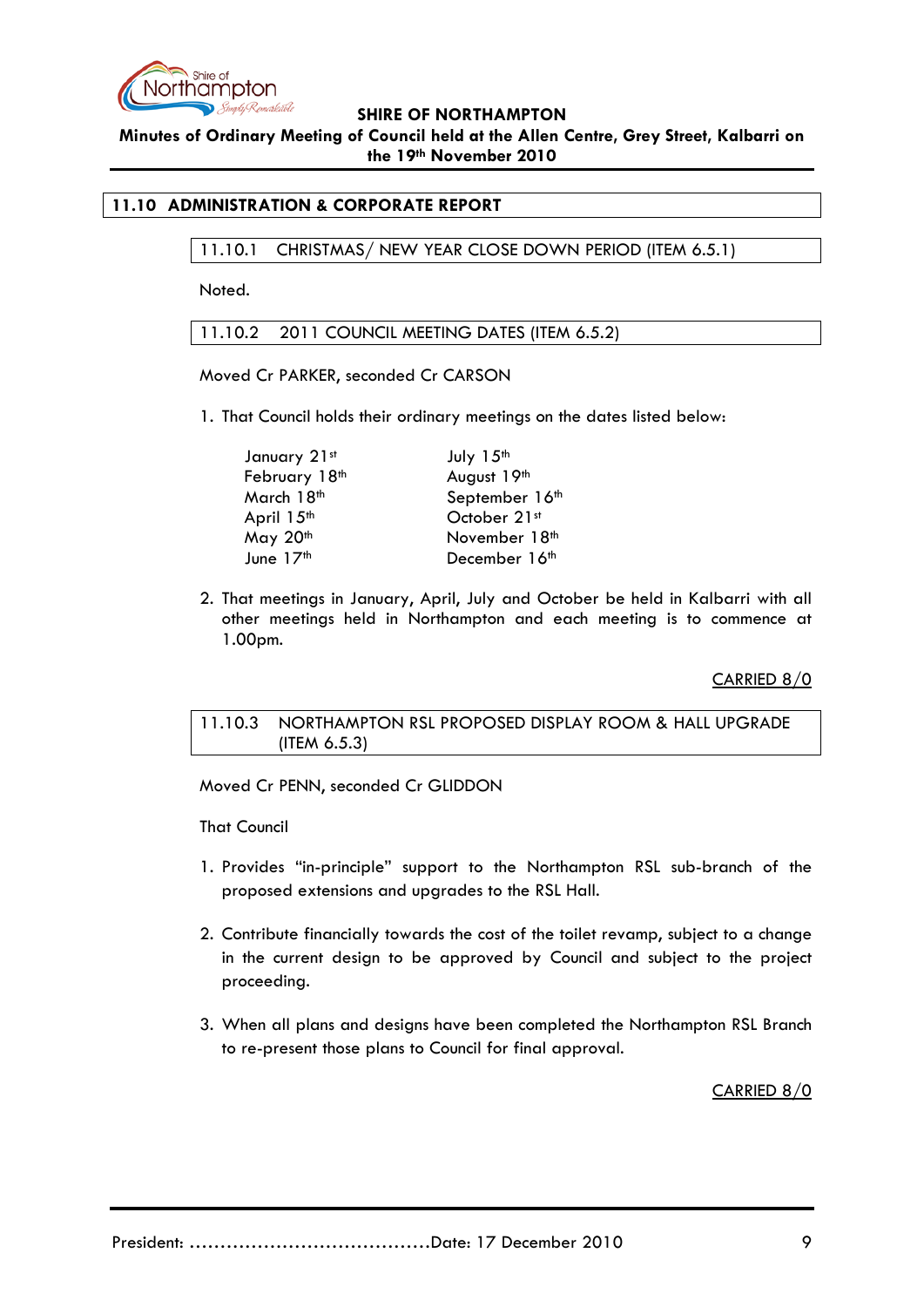

# **Minutes of Ordinary Meeting of Council held at the Allen Centre, Grey Street, Kalbarri on the 19th November 2010**

11.10.4 KALBARRI OVAL RE-GRASSING – COMMENTS RECEIVED FROM KALBARRI SPORT & RECREATION CLUB INC (ITEM 6.5.4)

Moved Cr SIMKIN, seconded Cr CARSON

That Council correspond to the Kalbarri Sport & Recreation Club as per the comments outlined in the Chief Executive Officers Report and advise that Council is closing this issue and that no further correspondence would be entered into.

# CARRIED 8/0

11.10.5 GREY STREET KALBARRI ROAD RECONSTRUCTION WORKS (ITEM 6.5.5)

Moved Cr BOOTH, seconded Cr PENN

That Council

- 1. Appoint GHD Pty Ltd to prepare a Master Plan and design for reconstruction works of Grey Street Kalbarri from Clotworthy Street to the north eastern end of the northern shopping precinct at a cost of \$22,879 GST exclusive.
- 2. That Council approves the appointment of HTD Pty Ltd to undertake a topographical survey to allow for the design works to proceed at a cost of \$2,310.
- 3. Authorise the above expenditure and utilise funds from the Road Reserve Fund.

# CARRIED 8/0 BY ABSOLUTE MAJORITY

11.10.6 KALBARRI DOCTORS RESIDENCE (ITEM 6.5.6)

Moved Cr BOOTH, seconded Cr PENN

That Council

- 1. Contribute up to \$300 per week for the provision of a rental property for a second Doctor in Kalbarri until 30 June 2011 as authorised expenditure.
- 2. Reconsider the offer of rental subsidy or to purchase a house for the second doctor in Kalbarri in the 2011/2012 Budget.

CARRIED 8/0 BY ABSOLUTE MAJORITY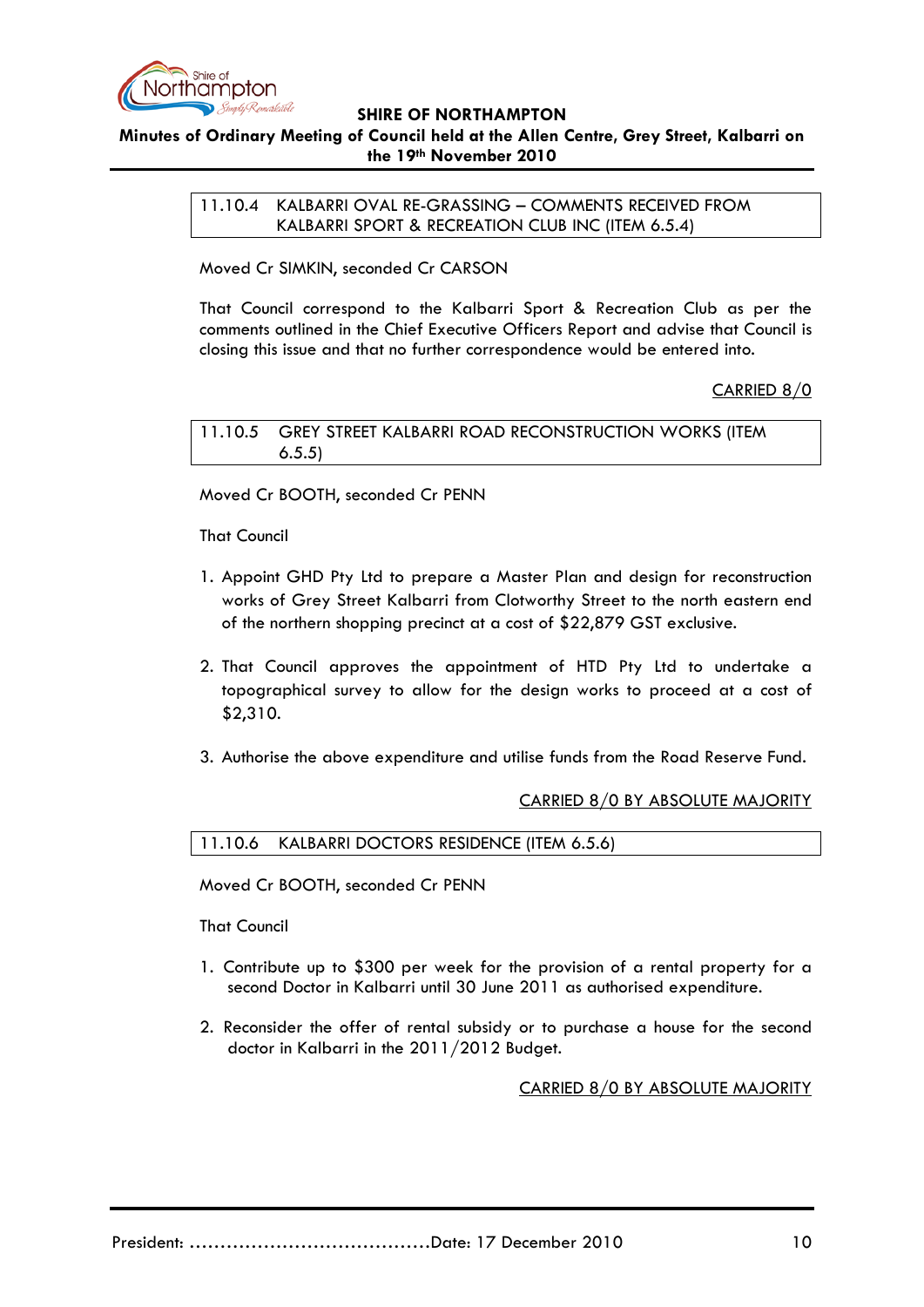

# **Minutes of Ordinary Meeting of Council held at the Allen Centre, Grey Street, Kalbarri on the 19th November 2010**

11.10.7 ROYALTIES FOR REGIONS FUNDING – COUNTRY LOCAL GOVERNMENT FUND REGIONAL COMPONENT (ITEM 6.5.7)

Moved Cr GLIDDON, seconded Cr STOCK-STANDEN

That Council approve the four year plan for the allocation of the Regional Projects Component of the Royalties for Regions Funding for the Shires of Northampton, Chapman Valley and Irwin to the following individual projects:

#### 2010/2011 Year

Northampton \$500,000 for the Northampton Community Centre Project. Irwin Shire \$100,000 for coastal rehabilitation. \$112,173 for construction of access road to aged care/retirement development.

2011/2012 Year

Irwin Shire \$100,000 for coastal rehabilitation. \$180,500 for construction of access road to aged care/retirement development. C'Valley \$486,789 bitumen sealing of East Bowes Road. \$250,000 contribution to a mobile telephone tower.

2012/2013 Year

Northampton \$517,389 development of industrial area at Northampton. \$250,000 contribution to mobile phone tower – National Park and airport. Irwin Shire \$100,000 for coastal rehabilitation. C'Valley \$150,000 bitumen sealing of East Bowes Road.

2013/2014 Year

Northampton \$184,780 development of industrial area at Northampton. Irwin Shire \$100,000 for coastal rehabilitation. \$1,000,000 Community Resource Centre. C'Valley \$750,000 bitumen sealing of East Bowes Road.

CARRIED 8/0

11.10.8 GRANT APPLICATION – OLD RAILWAY STATION RESTORATION (ITEM 6.5.8)

Moved Cr PARKER, seconded Cr SIMKIN

That Council endorse the submitting of a grant application to Lotterywest for conservation works to the buildings at the Mary Street Railway precinct and that a financial contribution of \$40,000 be committed within the 2011/2012 budget should the grant application be successful.

CARRIED 8/0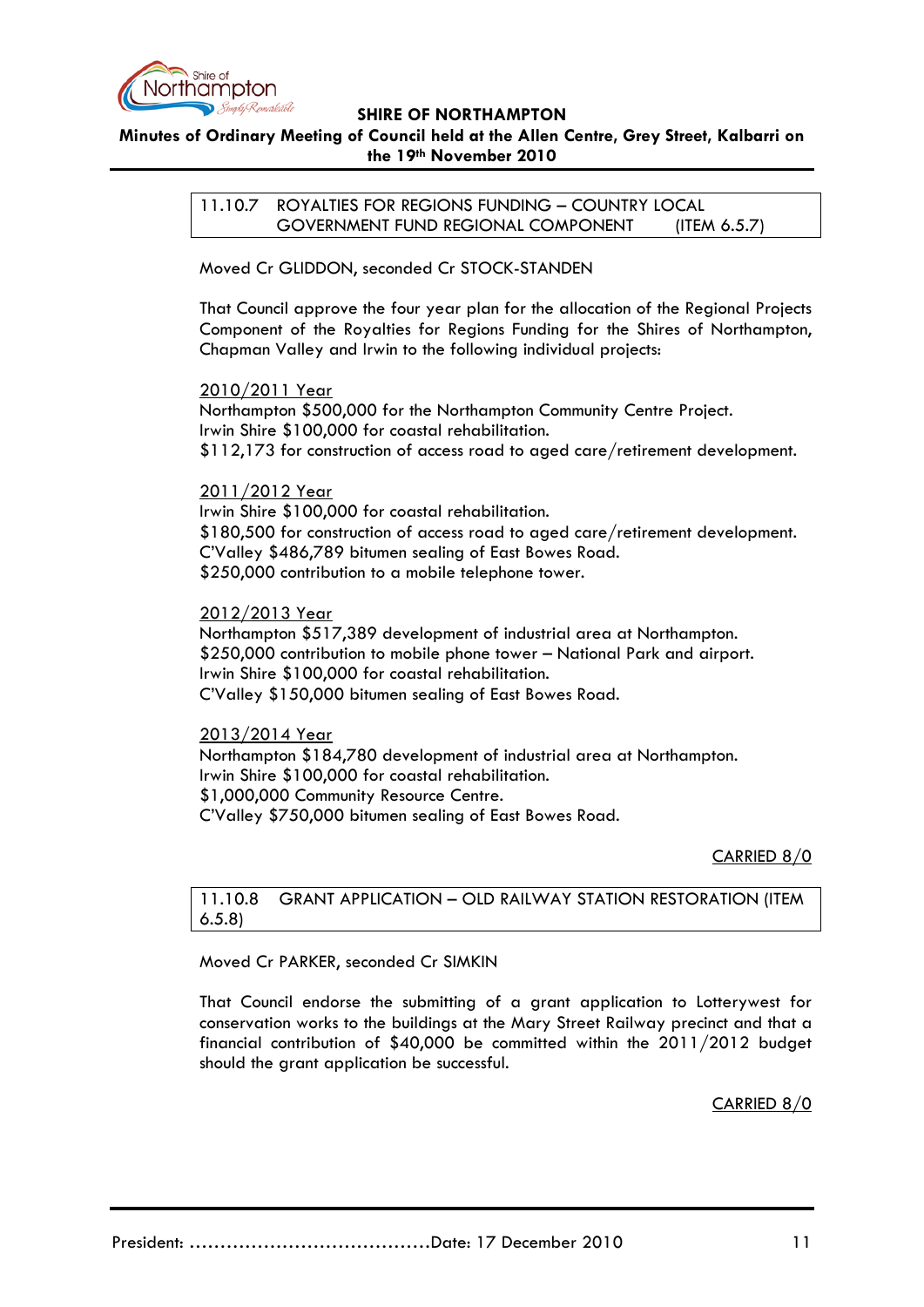

# **Minutes of Ordinary Meeting of Council held at the Allen Centre, Grey Street, Kalbarri on the 19th November 2010**

11.10.9 PELICAN FEEDING AREA SHADE SAIL (ITEM 6.5.9)

Moved Cr PENN, seconded Cr GLIDDON

That Council

- 1. Approve the installation of a shade sail at the pelican feeding area on the Kalbarri Foreshore as requested by the Kalbarri Pelican Feeding Group subject to:
	- i) Council retaining the right to remove the sails & structure should they become in a state of disrepair
	- ii) The group be responsible for any ongoing maintenance of the structure.

CARRIED 8/0

### 11.10.10 CAPITAL WORKS PROGRAM – ROYALTIES FOR REGIONS (ITEM 6.5.10)

Moved Cr PENN, seconded Cr GLIDDON

That Council adopt the Draft Capital Works Plan as amended as required to receive Royalties for Regions funding.

CARRIED 8/0

# AFTERNOON TEA ADJOURNMENT

Council adjourned for afternoon tea at 2.59pm and reconvened at 3.11pm with the following in attendance:

Cr G Wilson, Cr L Parker, Cr Carson, Cr Stock-Standen, Cr Booth, Cr Gliddon, Cr Simkin, Cr Penn the Chief Executive Officer and the Deputy Chief Executive Officer, Mr Jamie Criddle.

#### **11.11 PRESIDENTS REPORT**

Since the last Council meeting the President, Cr Wilson reported on his attendance at the following:

- Meeting with Shires of Chapman Valley and Irwin to discuss projects for the Royalties for Regions Country Local Government Fund.
- Crime &Corruption Commission presentation in Geraldton.
- RSL Remembrance Day Dinner.
- Living Communities meeting with Greg Whinney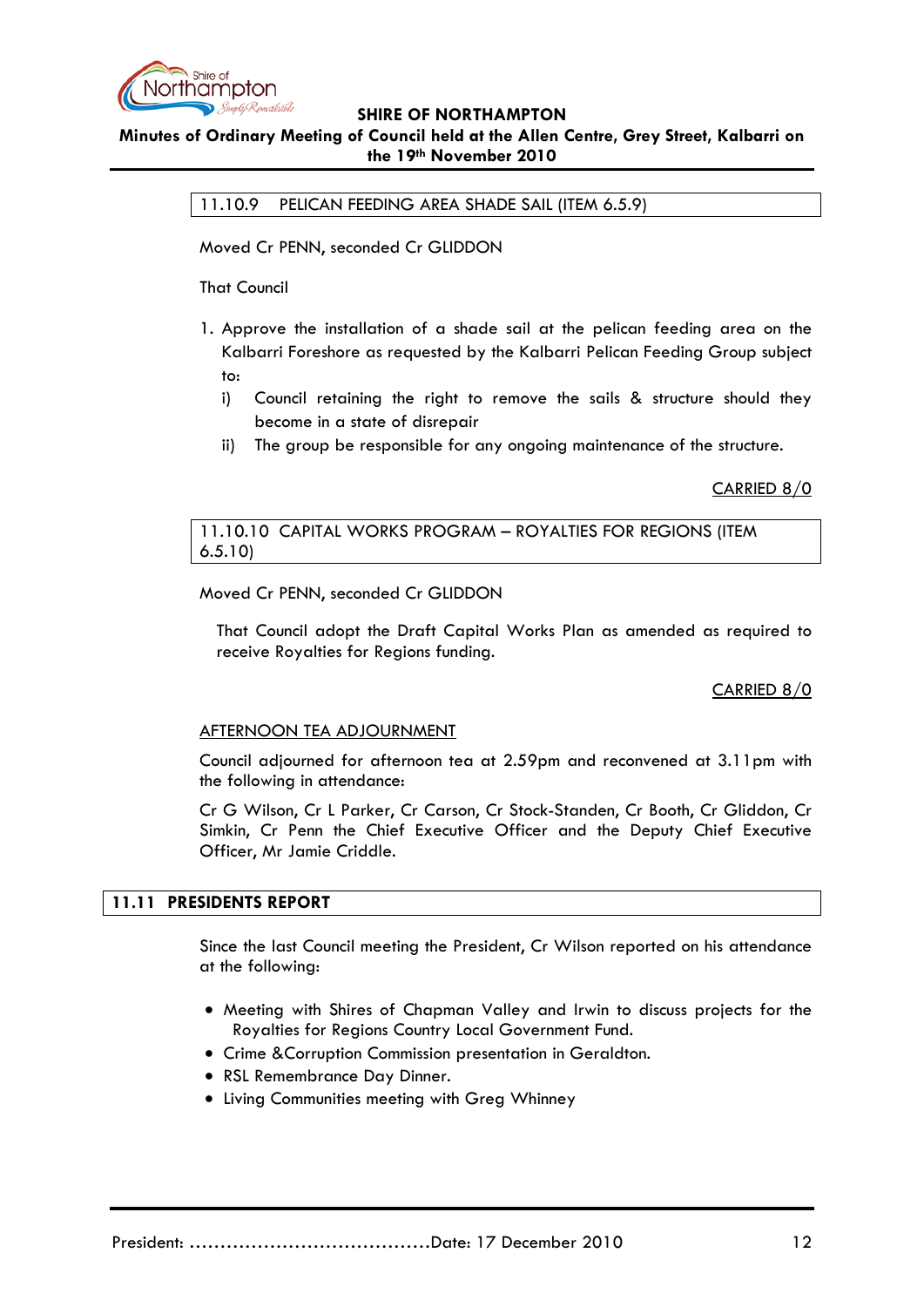

**Minutes of Ordinary Meeting of Council held at the Allen Centre, Grey Street, Kalbarri on the 19th November 2010**

### **11.12 DEPUTY PRESIDENTS REPORT**

Since the last Council meeting the Deputy President, Cr Parker reported on his attendance at the following:

- Kalbarri Sport & Recreation meeting.
- Meeting with Shires of Chapman Valley and Irwin to discuss projects for the Royalties for Regions Country Local Government Fund.
- Kalbarri River Road Project meeting.

### **11.13 COUNCILLORS REPORT**

11.13.1 Cr GLIDDON

Since the last Council meeting Cr Leggett reported on her attendance to the following:

- Kalbarri Development Association meeting.
- Kalbarri Visitor Centre meeting.
- Kalbarri River Road Project meeting.
- Informal meeting with Trans WA regarding the passenger service to Kalbarri.

#### 11.13.2 Cr BOOTH

Since the last Council meeting Cr Booth reported on her attendance to the following:

- Peet Park in which was successful in funding for play ground equipment.
- Kalbarri Foreshore which she has been working on a concept plan for the area prior to attracting grants.

#### **11.14 INFORMATION BULLETIN**

Noted.

#### **11.15 NEW ITEMS OF BUSINESS**

Cr PARKER raised the issue of the influx of Cane Toads into Western Australia. With recent sightings found in the Perth metro area. It is suggested that the Western Australian Government in partnership with the Federal Government and other State Governments increases its allocated resources into the problem to try and eradicate the cane toads from the Australian mainland.